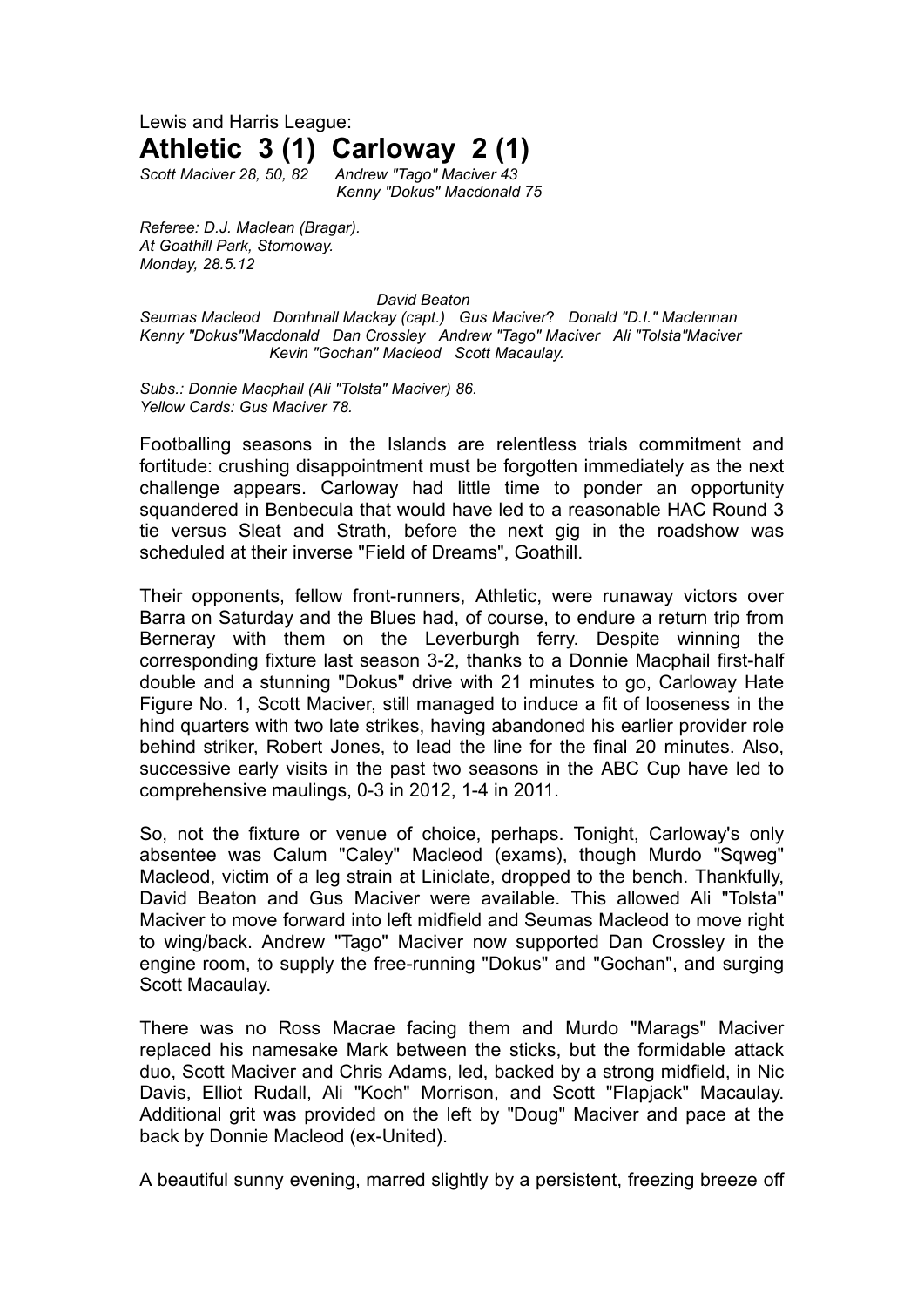Broadbay, saw the Blues, no doubt mindful of recent disasters here, start positively. Mackay and Maciver attached themselves like limpets to Maciver and Adams in a high back-line, which pushed to assist the pugnacious "Pongo" and Crossley blunt the opposition and create forward momentum. "Gochan" and Macaulay repeatedly spread; "Dokus" dropped back, drawing "Doug" as marker, allowing space left of Clinton and Macleod for the runners to move wide behind. On 6 minutes one such break on the right led to two "Tolsta" corners, the second met by a Seumas Macleod head-lob, easily held by "Marags" under pressure.

Two minutes later, an attempted Aths clearance cannoned off another defender straight to "Dokus", who immediately released an unmarked Macaulay in the centre, 22 metres from goal, to run in on goal. "Marags" was out like a flash, and as Macaulay tried to slip a right-foot shot, slightly mishit, past his right-hand side, 16 metres from goal, he stuck out a foot to block brilliantly.

On 17 minutes, Scott Maciver finally managed to get a metre between himself and his marker, turn and drive from 20 metres, but his effort flew wide. Five minutes later a typical "Pongo" grinding stop and drive forward allowed him to free "Dokus" diagonally down the right. The wing-man won the bye-line, and his screaming cross was met by Macaulay, 10 metres out in front of goal, but his header zoomed upwards.

Fast forward two minutes to the first masterclass of the evening: "How to execute a headed strike from a corner". A Gary Macleod corner from the right was leaned into by a stooping Maciver to glance shoulder-high to Beaton's left from 12 metres centrally. It all looked so simple; well, if you have the skills it is. Na Gormaich had an instant opportunity to claw their way back, when "Marags" failed to gather a spinning ball, which broke out to "Pongo", 14 metres out in the centre, but the ball was last seen passing Chicken Head lighthouse.

Frustration seemed to be causing the Blues to lose focus, the shape to break slightly, under combative Hoops pressure, and the marking became less tight. On 35 minutes Adams broke to deliver the golden ball in to the racing Maciver, ghosting in front of Mackay in the centre, but Beaton moved smartly to boot clear from 20 metres. It almost got worse for the Blues. On 39 minutes a ball from the left, 20 metres from Carloway's right bye-line, came back to "Koch" in the centre and his snapshot drive from 30 metres dipped and whacked against the base of Beaton's right-hand post.

Then Lady Fortune turned back to Carloway. On 43 minutes a Crossley corner on the right came back to him off Stephen Clinton, and was returned gratefully, low this time, where it somehow managed to bounce through to "Pongo", lurking to the left of goal, 8 metres out. He flicked the ball upwards and back over a lunge, then thumped a left-foot bullet past a helpless keeper. Moments later, Carloway had an unexpected chance to go in at half-time in the lead, when a short corner was played to Crossley on the right and his shoulder-high cross was met by a glancing header by "Gochan", but it sped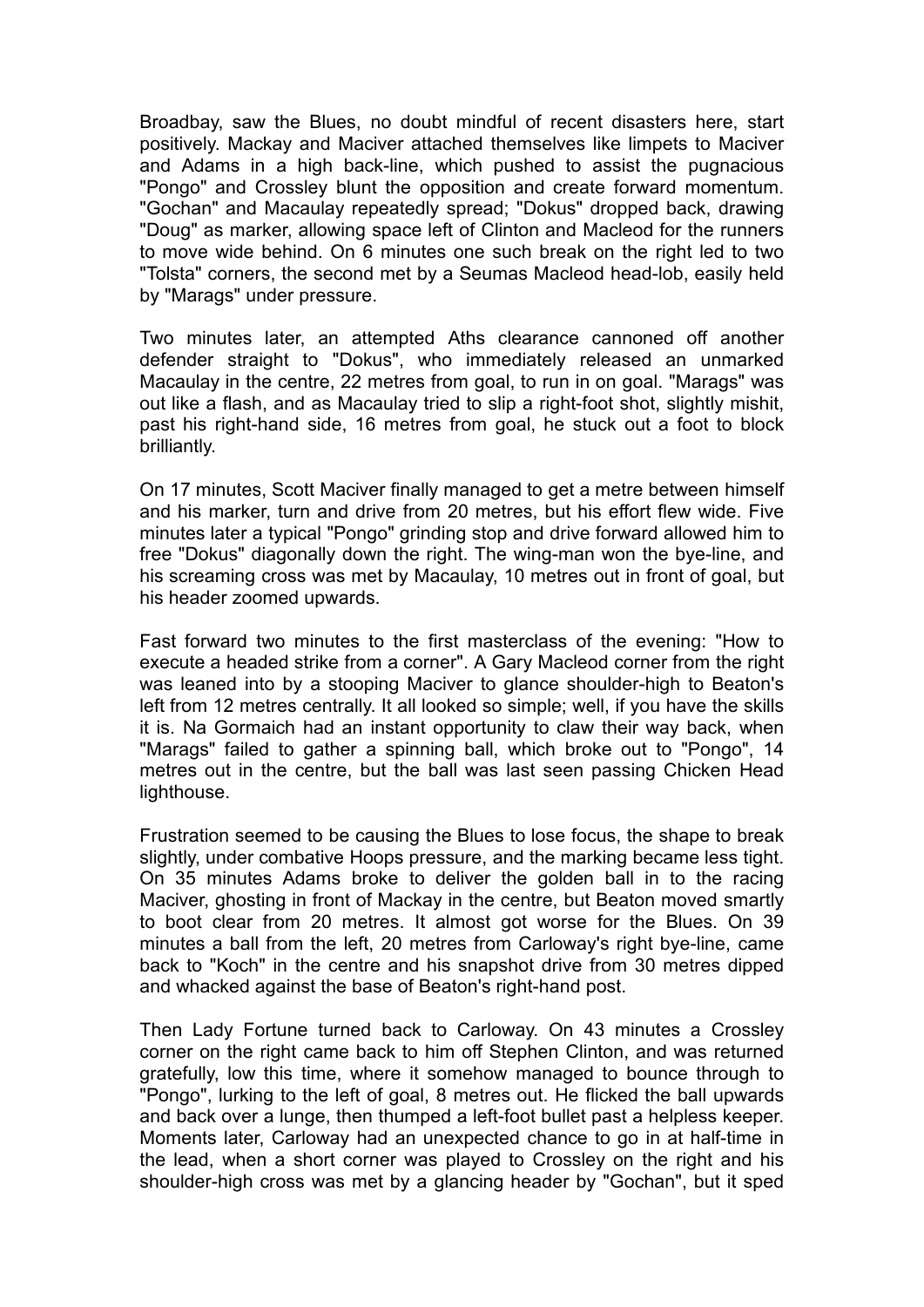just past the far post.

The half-time oranges fired up Carloway who opened the second half aggressively, as if to demonstrate that force of will could overcome a malevolent fate. A Mackay charge from the back drove him into the centre circle where his perfect defence-splitter left "Dokus" running free into the box diagonally from the right but "Marags" somehow made himself big enough to block what seemed a certainty from 14 metres. Then it was groan time all round once more for the Blues and their fans as, on 50 minutes, an attempted clearance to his right by Gus Maciver rebounded back, square across the 18 metre-line, was laid off by Davis to Maciver leftish and he reacted fast, to advance two steps, then slot it past Beaton into the keeper's far left corner.

Stunned disbelief perhaps best describes na Gormaich's reaction to the new deficit, but they were not deterred for long as once more Crossley and "Pongo" pushed forward, backed, inevitably, by increasing assistance from Mackay, Maciver, and Macleod. "D.I" became a left-winger, rather than a fullback. On 58 minutes another crashing drive through the centre by "Pongo" saw him pick out "Dokus" on the right with the golden defence-splitting diagonal. "Dokus" made 10 metres from the bye-line, but his flashing kneehigh cross was just that bit too fast for the arriving "Gochan" to control, 6 metres out by the left-hand post, and his swinging left foot sent the ball soaring out on to Goathill Road.

Desperation to equalize, however, left gaps at the back, and, on 64 minutes an exquisite saving tackle by "Pongo" was necessary to whip the ball away from the breaking Maciver, directly in front of goal,16 metres out.

On 68 minutes a mazy Crossley run on the left took him through several bone-crunchers out of his own half and into the centre of the Aths' half to release the breaking Macaulay but "Marags" anticipated to block the ball away from the striker 10 metres from goal. Crossley, following up, smacked the ball back in. The keeper seemed to have it, but it spun over his right shoulder square to the lurking Macaulay but he could only force it into the side netting.

Then almost the clincher at the other end as a breaking ball came to Maciver just outside the box, behind his marker on the left. They wrestled their way towards the advancing Beaton, who matched "Marag's" earlier Lev Yashin moment on 8 minutes, by producing a breathtaking stop with his left foot, as the Aths' hitman tried to outwit him low from 16 metres.

Two minutes later, it was all square. Scott Macaulay breaking right on the edge of the box was adjudged impeded, and "Dokus" sent the sweetest of right-foot dead balls high to Maciver's left. An absolute cracker! But soon its equal arrived. Carloway poured forward, believing the momentum was theirs, but when the Hoops broke right, the ball was switched in to Maciver 20 metres out, to the right of the box. This time he turned inwards and sent an unsaveable Andy Penman-like left-foot drive over Beaton into the top of the net. Wow! Within 7 minutes two Goals of the Season, one at either end.